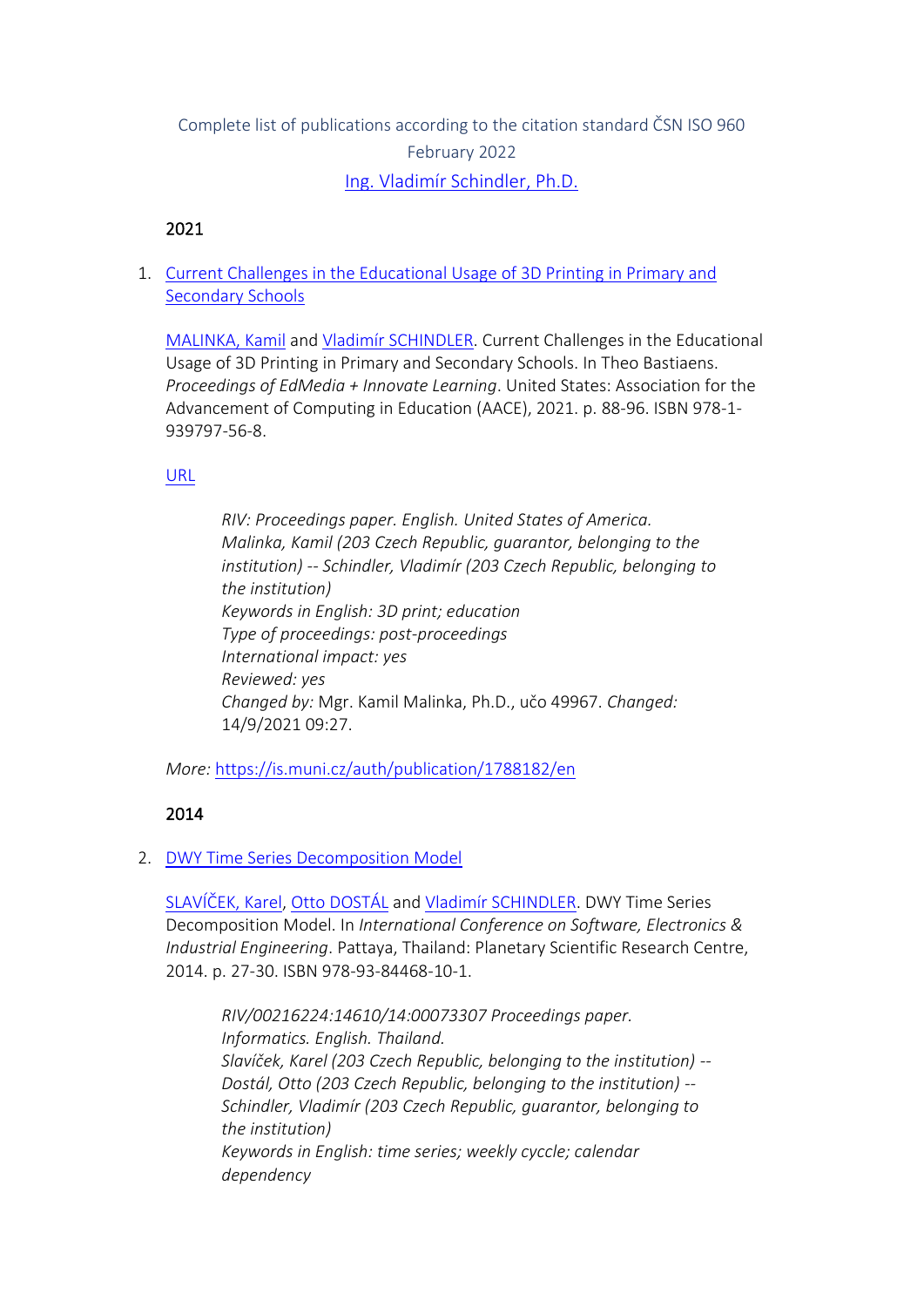*Type of proceedings: post-proceedings International impact: yes Reviewed: yes Changed by:* doc. Mgr. Karel Slavíček, Ph.D., učo 1158. *Changed:* 7/4/2015 09:34.

*More:* [https://is.muni.cz/auth/publication/1217033/en](https://is.muni.cz/auth/publication/1217033/en/DWY-Time-Series-Decomposition-Model/Slavicek-Dostal-Schindler?lang=en)

# 2013

3. [Analýza vývoje telekomunikací pro ČEZ Distribuční služby, s.r.o. \(Analysis of the](https://is.muni.cz/auth/publication/1169438/en?lang=en)  [development of telecommunications for CEZ Distribution Services Ltd.\)](https://is.muni.cz/auth/publication/1169438/en?lang=en)

[DOSTÁL, Otto](https://is.muni.cz/auth/person/2535?lang=en), [Karel SLAVÍČEK](https://is.muni.cz/auth/person/1158?lang=en), [Vladimír SCHINDLER](https://is.muni.cz/auth/person/160298?lang=en), [Daniel TOVARŇÁK](https://is.muni.cz/auth/person/172673?lang=en), Filip PROCHÁZKA and Miroslav GURIČAN. *Analýza vývoje telekomunikací pro ČEZ Distribuční služby, s.r.o. (Analysis of the development of telecommunications for CEZ Distribution Services Ltd.)*. Brno: ČEZ Distribuční služby, s.r.o., 2013. 55 pp. Výzkumná zpráva 112013.

*Name (in English):* Analysis of the development of telecommunications for CEZ Distribution Services Ltd. *RIV/00216224:14610/13:00072640 Research report. Computer hardware and software. Czech. Czech Republic. obsah podléhá obchodnímu tajemství. Dostál, Otto (203 Czech Republic, guarantor, belonging to the institution) -- Slavíček, Karel (203 Czech Republic, belonging to the institution) -- Schindler, Vladimír (203 Czech Republic, belonging to the institution) -- Tovarňák, Daniel (203 Czech Republic) -- Procházka, Filip (203 Czech Republic) -- Guričan, Miroslav (703 Slovakia) Keywords in English: GPRS;EDGE;CDMA;UMTS;LTE;IP;Erlang/OTP; Changed by:* Ing. Vladimír Schindler, Ph.D., učo 160298. *Changed:* 28/5/2014 16:11.

*More:* [https://is.muni.cz/auth/publication/1169438/en](https://is.muni.cz/auth/publication/1169438/en/Analyza-vyvoje-telekomunikaci-pro-CEZ-Distribucni-sluzby-sro/Dostal-Slavicek-Schindler-Tovarnak?lang=en)

#### 4. [Influence of the TCP packet setting and encryption for data transfer in medical](https://is.muni.cz/auth/publication/1163344/en?lang=en)  [applications](https://is.muni.cz/auth/publication/1163344/en?lang=en)

[SCHINDLER, Vladimír](https://is.muni.cz/auth/person/160298?lang=en) and [Aleš ROČEK](https://is.muni.cz/auth/person/205054?lang=en). Influence of the TCP packet setting and encryption for data transfer in medical applications. In Nikos Mastorakis. *Recent Advances in Circuits, Systems, Telecommunications & Control*. Paris, FR: WSEAS Press, 2013. p. 96-101. ISBN 978-960-474-341-4.

*Name in Czech:* Simulace vlivů nastavení TCP paketu a šifrování na rychlost přenosu dat v medicínských aplikacích *Name (in English):* Influence of the TCP packet setting and encryption for data transfer in medical applications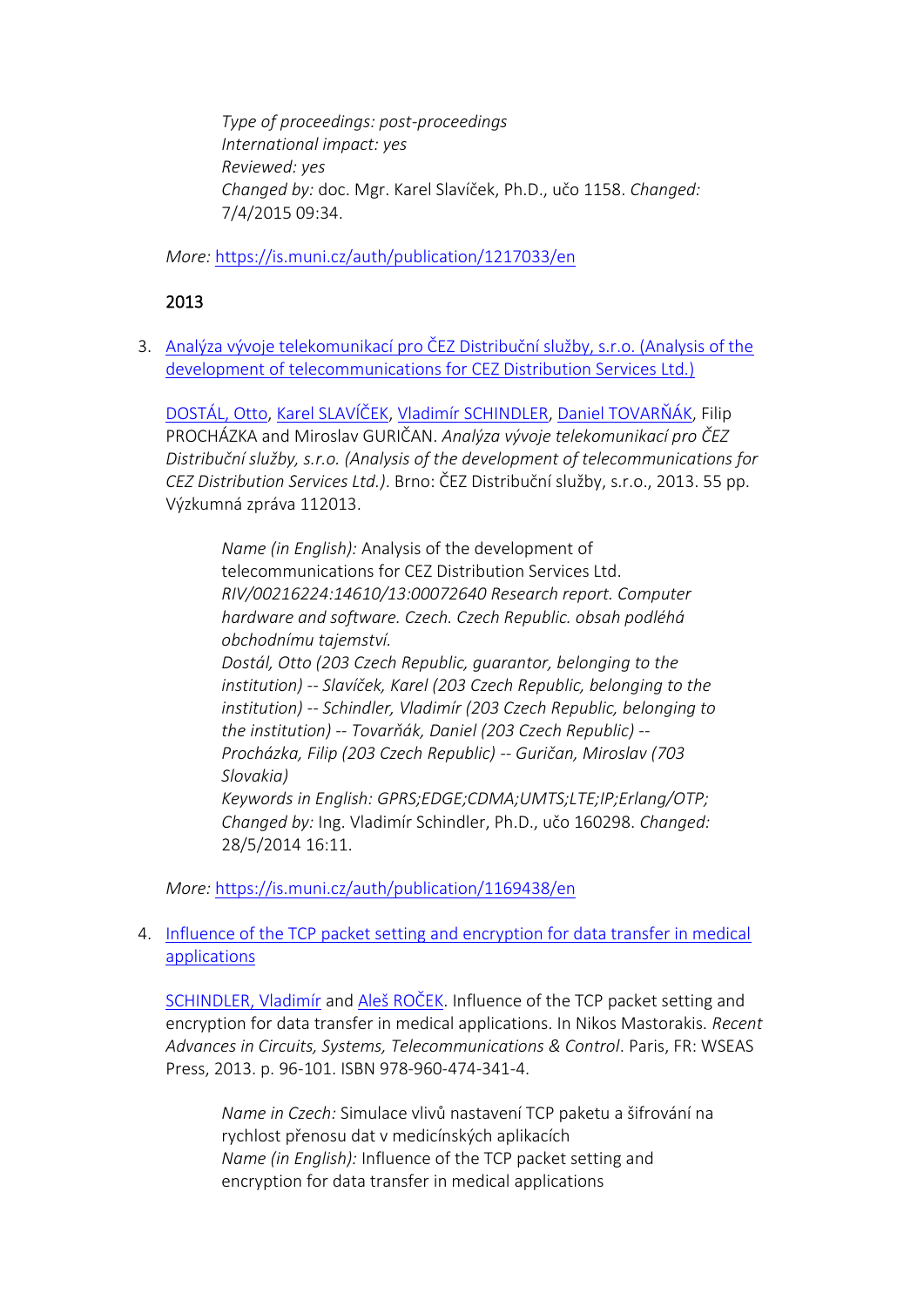*RIV/00216224:14610/13:00065539 Proceedings paper. Informatics. English. Greece. Schindler, Vladimír (203 Czech Republic, guarantor, belonging to the institution) -- Roček, Aleš (203 Czech Republic, belonging to the institution) Keywords in English: MSS Medical applications MeDiMed MTU IPsec Iperf PACS Type of proceedings: post-proceedings International impact: yes Reviewed: yes Changed by:* Mgr. Marta Novotná Buršíková, učo 15689. *Changed:* 3/4/2017 09:59.

*More:* [https://is.muni.cz/auth/publication/1163344/en](https://is.muni.cz/auth/publication/1163344/en/Influence-of-the-TCP-packet-setting-and-encryption-for-data-transfer-in-medical-applications/Schindler-Rocek?lang=en)

5. [Kalman filter improvement for gyroscopic mouse movement smoothing](https://is.muni.cz/auth/publication/1162058/en?lang=en)

[SLAVÍČEK, Karel](https://is.muni.cz/auth/person/1158?lang=en), [Vladimír SCHINDLER](https://is.muni.cz/auth/person/160298?lang=en), [Otto DOSTÁL](https://is.muni.cz/auth/person/2535?lang=en) and Martin SÝKORA. Kalman filter improvement for gyroscopic mouse movement smoothing. In Z. Thaweesak, P.S. Sandhu. *IIE Int'l Proceedings of International Conference on Research in Science, Engineering and Technology*. Kuala Lumpur: International Institute of Engineers, 2013. p. 43-48. ISBN 978-93-82242-47-5.

*Name (in English):* Kalman filter improvement for gyroscopic mouse movement smoothing *RIV/00216224:14610/13:00071655 Proceedings paper. Electronics and optoelectronics. English. Malaysia. Slavíček, Karel (203 Czech Republic, guarantor, belonging to the institution) -- Schindler, Vladimír (203 Czech Republic) -- Dostál, Otto (203 Czech Republic, belonging to the institution) -- Sýkora, Martin (203 Czech Republic) Keywords in English: gyroscope; accelerometer; Kalman filter Changed by:* doc. Mgr. Karel Slavíček, Ph.D., učo 1158. *Changed:* 1/4/2014 09:55.

*More:* [https://is.muni.cz/auth/publication/1162058/en](https://is.muni.cz/auth/publication/1162058/en/Kalman-filter-improvement-for-gyroscopic-mouse-movement-smoothing/Slavicek-Schindler-Dostal-Sykora?lang=en)

#### 6. [The possibilities of using single-board computers for medical data transmission](https://is.muni.cz/auth/publication/1163351/en?lang=en)  [security](https://is.muni.cz/auth/publication/1163351/en?lang=en)

[SCHINDLER, Vladimír](https://is.muni.cz/auth/person/160298?lang=en) and [Aleš ROČEK](https://is.muni.cz/auth/person/205054?lang=en). The possibilities of using single-board computers for medical data transmission security. *Przeglad Elektrotechniczny*. Wydawnictwo Czasopism i Ksiażek Technicznych Sigma NOT, 2013, vol. 2013, No 6, p. 56-60. ISSN 0033-2097.

[URL](http://www.red.pe.org.pl/abstract_pl.php?nid=7656)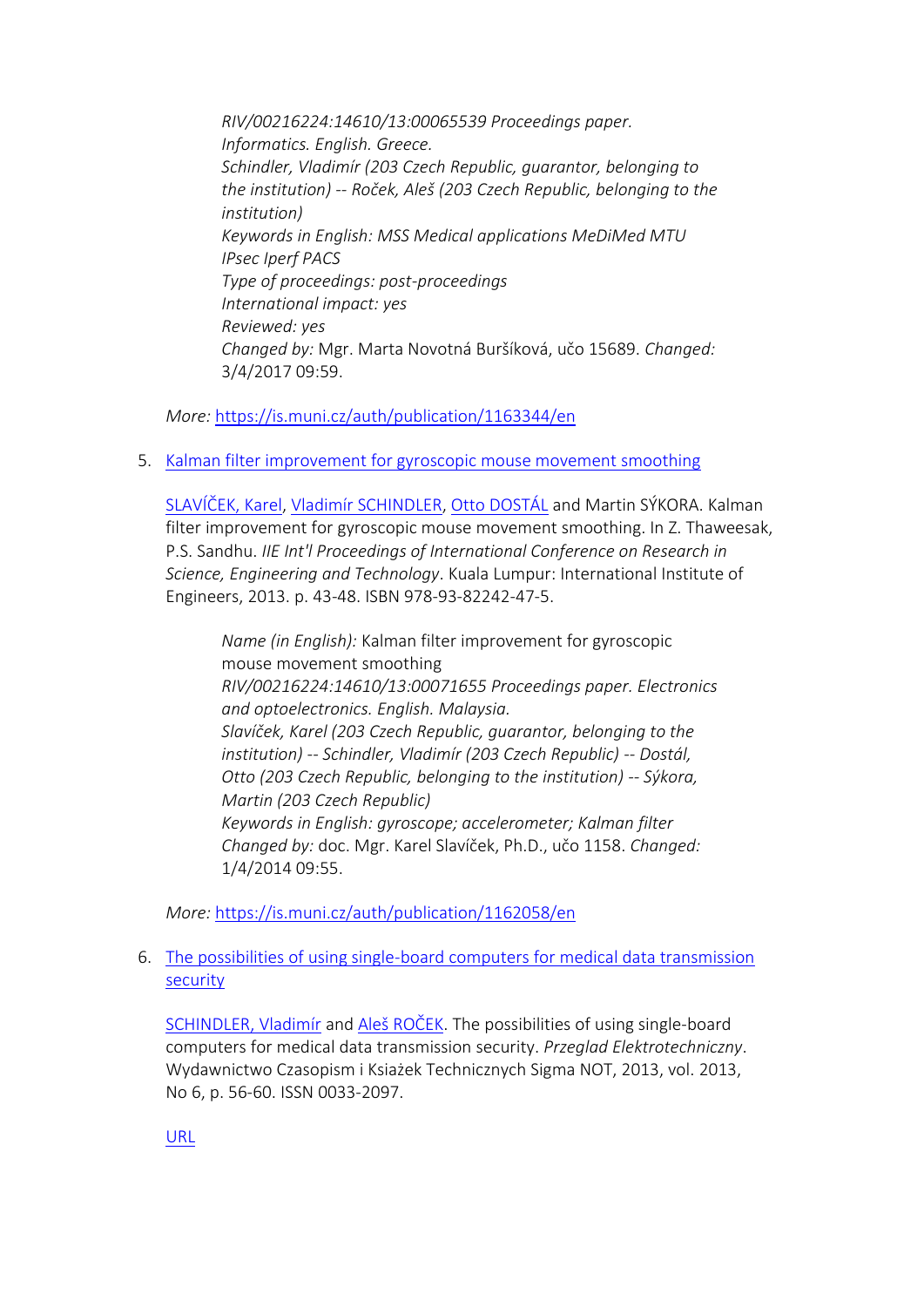*Name in Czech:* Možnosti použití jednodeskových počítačů pro zabezpečení přenosu medicínských dat *Name (in English):* The possibilities of using single-board computers for medical data transmission security *RIV/00216224:14610/13:00065540 Article in a journal. Informatics. English. Poland. Schindler, Vladimír (203 Czech Republic) -- Roček, Aleš (203 Czech Republic, guarantor, belonging to the institution) Keywords in English: MeDiMed; PACS; single-board PC; embedded linux International impact: yes Reviewed: yes Changed by:* Mgr. Alena Mokrá, učo 362754. *Changed:* 18/4/2018 17:16.

*More:* [https://is.muni.cz/auth/publication/1163351/en](https://is.muni.cz/auth/publication/1163351/en/The-possibilities-of-using-single-board-computers-for-medical-data-transmission-security/Schindler-Rocek?lang=en)

# 2010

7. [Měření vlastností a parametrů optických vláken a kabelů pomocí metody OTDR](https://is.muni.cz/auth/publication/1091381/en?lang=en)  [\(Optical fibers measurement with OTDR\)](https://is.muni.cz/auth/publication/1091381/en?lang=en)

[SCHINDLER, Vladimír.](https://is.muni.cz/auth/person/160298?lang=en) Měření vlastností a parametrů optických vláken a kabelů pomocí metody OTDR (Optical fibers measurement with OTDR). *Sdělovací technika : telekomunikace, elektronika, multimédia*. Praha: Sdělovací technika, 2010, vol. 58, No 8, p. 15-17. ISSN 0036-9942.

*Name in Czech:* Měření vlastností a parametrů optických vláken a kabelů pomocí metody OTDR *Name (in English):* Optical fibers measurement with OTDR *Sensors, detecting elements, measurement and regulation. Czech. Czech Republic. Keywords in English: FTB-400, OTDR, RFTS Changed by:* Ing. Vladimír Schindler, Ph.D., učo 160298. *Changed:* 14/3/2014 14:42.

*More:* [https://is.muni.cz/auth/publication/1091381/en](https://is.muni.cz/auth/publication/1091381/en/Mereni-vlastnosti-a-parametru-optickych-vlaken-a-kabelu-pomoci-metody-OTDR/Schindler?lang=en)

# 2009

# 8. [Current Development of MeDiMed the Regional Centre for Medicine Picture Data](https://is.muni.cz/auth/publication/914632/en?lang=en)  [Processing](https://is.muni.cz/auth/publication/914632/en?lang=en)

[SLAVÍČEK, Karel](https://is.muni.cz/auth/person/1158?lang=en), [Otto DOSTÁL](https://is.muni.cz/auth/person/2535?lang=en), [Michal JAVORNÍK](https://is.muni.cz/auth/person/1111?lang=en) and [Vladimír SCHINDLER](https://is.muni.cz/auth/person/160298?lang=en). Current Development of MeDiMed the Regional Centre for Medicine Picture Data Processing. In *International Conference NEW INFORMATION AND MULTIMEDIA TECHNOLOGIES*. Brno: Brno University of Technology Faculty of Electrical Engineering and Communication, 2009. p. 58-61. ISBN 978-80-214-3708-1.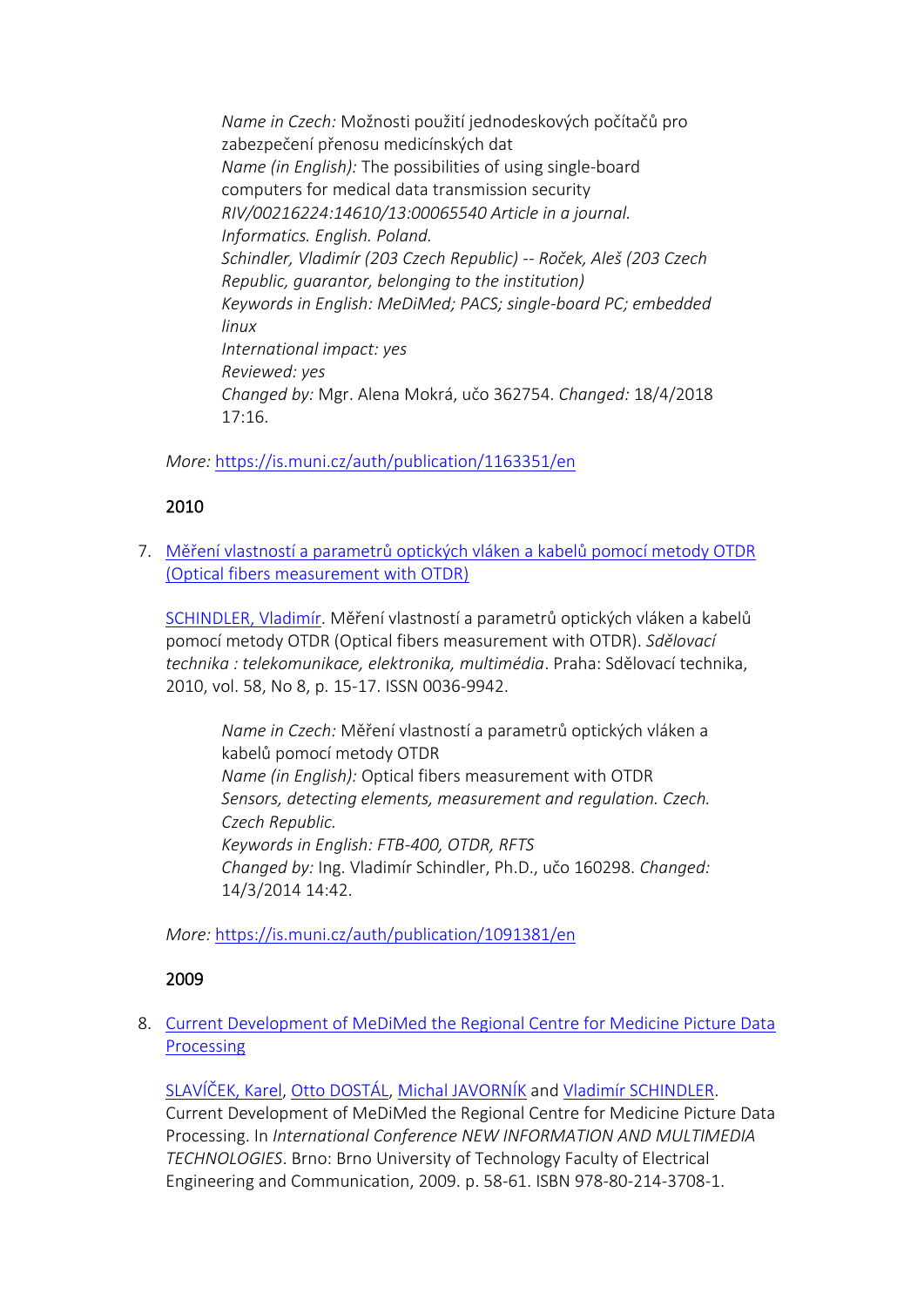*Name in Czech:* Současný stav vývoje projektu MeDiMed regionálního centra zpracování medicínských obrazových dat *RIV/00216224:14610/09:00051597 Proceedings paper. Use of computers, robotics and its application. English. Czech Republic. Slavíček, Karel (203 Czech Republic, belonging to the institution) -- Dostál, Otto (203 Czech Republic, guarantor, belonging to the institution) -- Javorník, Michal (203 Czech Republic, belonging to the institution) -- Schindler, Vladimír (203 Czech Republic, belonging to the institution) Keywords in English: PACS; DICOM; telemedicine Type of proceedings: post-proceedings Changed by:* Mgr. Marta Novotná Buršíková, učo 15689. *Changed:* 10/4/2012 09:08.

*More:* [https://is.muni.cz/auth/publication/914632/en](https://is.muni.cz/auth/publication/914632/en/Current-Development-of-MeDiMed-the-Regional-Centre-for-Medicine-Picture-Data-Processing/Slavicek-Dostal-Javornik-Schindler?lang=en)

9. [Hlasová síť Masarykovy univerzity](https://is.muni.cz/auth/publication/1091386/en?lang=en)

[SCHINDLER, Vladimír.](https://is.muni.cz/auth/person/160298?lang=en) Hlasová síť Masarykovy univerzity. *Zpravodaj ÚVT MU : bulletin pro zájemce o výpočetní techniku na Masarykově univerzitě*. Brno: MU v Brně, 2009, vol. 19. ISSN 1212-0901.

*Changed by:* Ing. Vladimír Schindler, Ph.D., učo 160298. *Changed:* 15/3/2013 11:24.

*More:* [https://is.muni.cz/auth/publication/1091386/en](https://is.muni.cz/auth/publication/1091386/en/Hlasova-sit-Masarykovy-univerzity/Schindler?lang=en)

10. [Monitorování optických tras Akademické počítačové sítě v Brně](https://is.muni.cz/auth/publication/1091385/en?lang=en)

[SCHINDLER, Vladimír.](https://is.muni.cz/auth/person/160298?lang=en) Monitorování optických tras Akademické počítačové sítě v Brně. *Elektrorevue*. Brno(CZ): FEKT VUT Brno, 2009, vol. 2009, No 58, p. 15-17. ISSN 1213-1539.

[URL](http://www.elektrorevue.cz/cz/clanky/komunikacni-technologie/0/monitorovani-optickych-tras-akademicke-pocitacove-site-v-brne/)

*Changed by:* Ing. Vladimír Schindler, Ph.D., učo 160298. *Changed:* 15/3/2013 11:20.

*More:* [https://is.muni.cz/auth/publication/1091385/en](https://is.muni.cz/auth/publication/1091385/en/Monitorovani-optickych-tras-Akademicke-pocitacove-site-v-Brne/Schindler?lang=en)

# 2007

11. [Použití kryptografických metod v medicínských aplikacích \(Using the](https://is.muni.cz/auth/publication/1091382/en?lang=en)  [cryptographical methods in the medical applications\)](https://is.muni.cz/auth/publication/1091382/en?lang=en)

[SCHINDLER, Vladimír.](https://is.muni.cz/auth/person/160298?lang=en) Použití kryptografických metod v medicínských aplikacích (Using the cryptographical methods in the medical applications). *Elektrorevue*. Brno(CZ): FEKT VUT Brno, 2007, vol. 2007, No 23, 5 pp. ISSN 1213-1539.